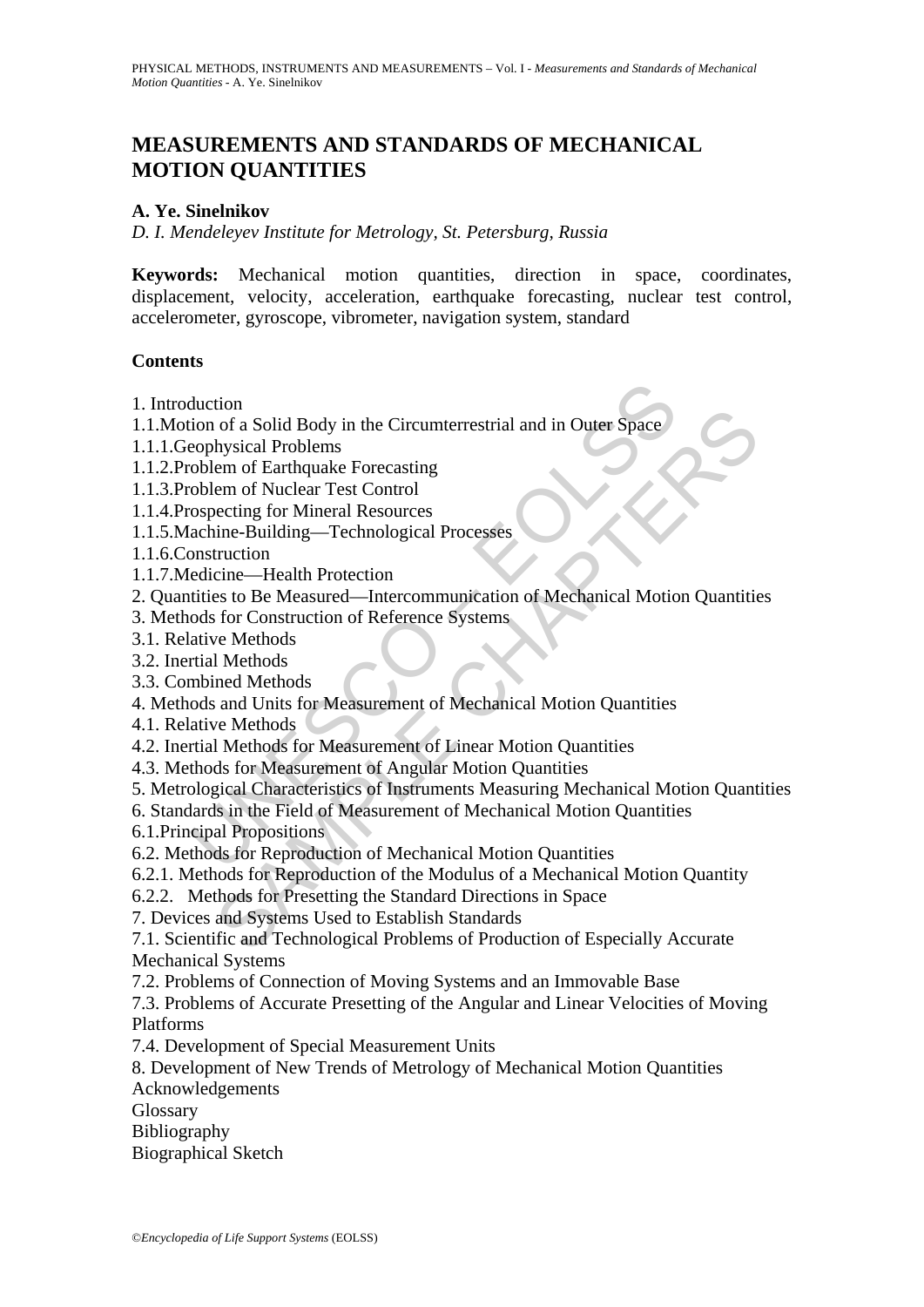#### **Summary**

This paper discusses the interrelationship between important problems of life support and those in the fields of measurement of mechanical motion quantities and gravimetry. It reviews methods and means for measuring mechanical motion quantities, taking into account the vector nature and other specific features of the quantities to be measured, and the metrological characteristics of the means for measuring mechanical motion quantities. There is a brief description of standards, including their main units and systems. It also reviews the direction of metrological investigations.

# **1. Introduction**

Finding a solution for some problems in the field of mechanical quantity motion measurement and gravimetry and establishing standards are necessary to solve many important problems of the global life support system. Each of these problems is connected, in its own way, to various life support systems. Technological progress and directions in the development of civilization make this connection more and more intimate. For example, without solving some of the problems related to the building of measuring instruments and standards used for the control of testing of nuclear weapons, their global proliferation is the most important problem of humankind.

a solution<br>a solution for some problems in the field of mechanical quement and gravimetry and establishing standards are necessary<br>nt problems of the global life support system. Each of these<br>d, in its own way, to various solution for some problems in the field of mechanical quantity mo<br>
ent and gravimetry and establishing standards are necessary to solve n<br>
problems of the global life support system. Each of these problem<br>
in its own way, The most important of these problems are considered in the following sections. The means for measuring mechanical motion quantities within appropriate wide ranges of amplitude and frequency values are required. For example, linear acceleration measurements are taken even now in the range from  $10^{-11}$  m s<sup>-2</sup> to hundreds of thousands m s<sup>-2</sup>, angular velocity measurements in the range from  $10^{-9}$  rad s<sup>-1</sup> to  $10^{-10}$ rad  $s^{-1}$  to tens of thousands rad  $s^{-1}$ , angular and linear displacements from  $10^{-4}$  angular seconds and units of angstrom, respectively, and so on. Now let us discuss the main means and systems for measuring mechanical motion quantities in their interrelationship with the global problems of life support.

# **1.1 Motion of a Solid Body in the Circumterrestrial and in Outer Space**

Ground transportation (automobiles and trucks, trains, ships), air transport, spacecraft, and submarines, performing their useful functions, are dangerous for operating and attending personnel, and for bystanders (in the case of accidents and catastrophes). That is why there are two basic problems in the construction of such vehicles: a) outfitting these vehicles with orientation and control systems to ensure their motion in a predetermined manner with the required accuracy; b) control of parameters, specifically, mechanical motion quantities, aimed at the prevention of accidents. Inertial control systems, satellite navigation systems, astronavigation systems, and so on are built to solve the first problem. Special control-and-measuring systems, for example, systems for the control of engine vibration parameters, are used to solve the second one. In both cases, the units for measuring the mechanical motion quantities and those for orientation determination play an important, and sometimes decisive, role.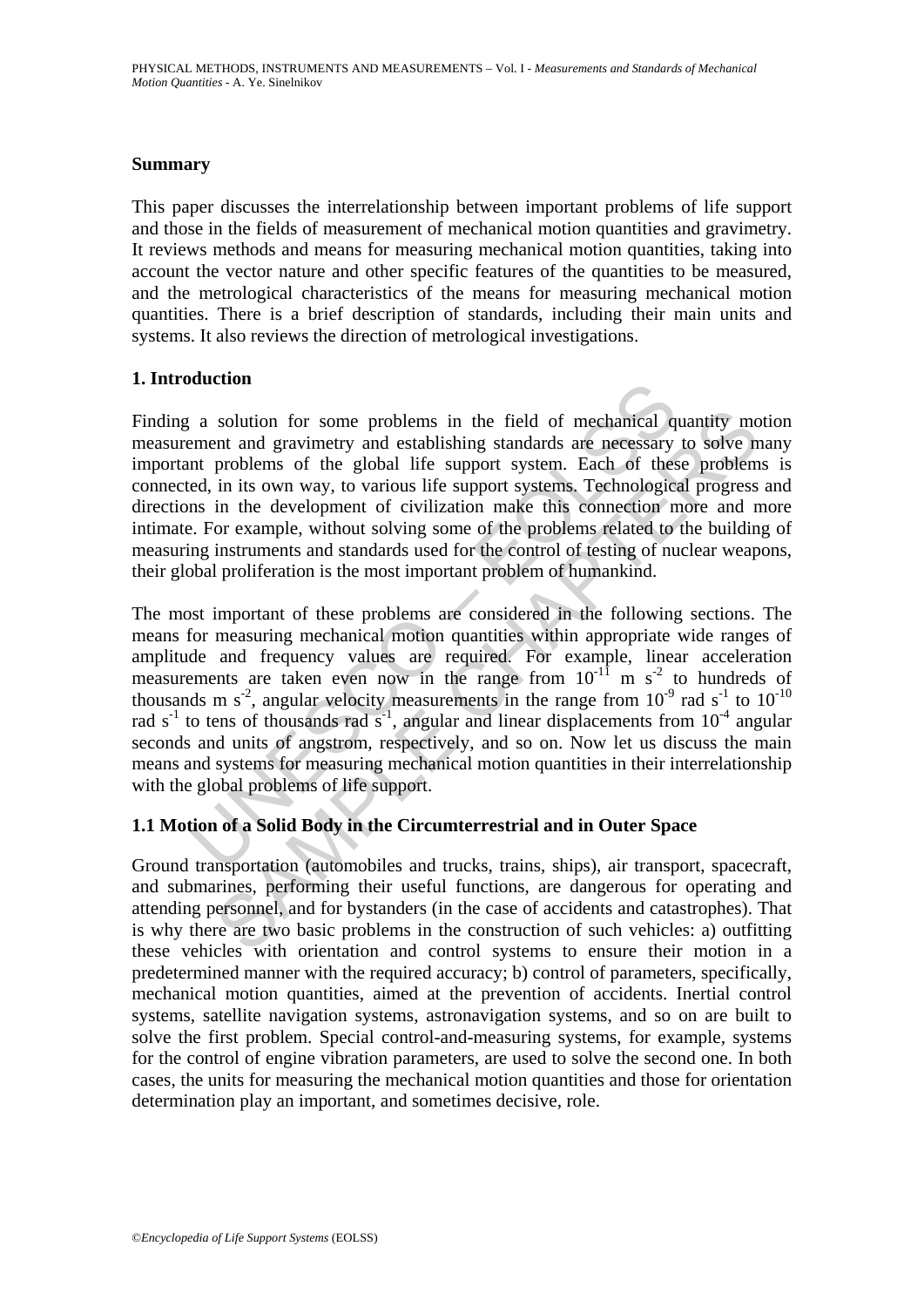# **1.1.1. Geophysical Problems**

A few categories of geophysical problems can be singled out.

### **1.1.2. Problem of Earthquake Forecasting**

Among a great number of methods used to solve this problem, seismic methods are the most effective. There are regional, national, and global seismic networks, the basic components of which are high-sensitive, wide-range seismometers and seismic stations. Development of this equipment, methods, and units for ensuring its measurement traceability is a serious task for modern instrument-building and metrology.

### **1.1.3. Problem of Nuclear Test Control**

In terms of equipment, this problem is quite similar to earthquake forecasting. However, the necessity of distinguishing between natural earthquakes and artificial nuclear explosions—first of all, low-power underground nuclear explosions—imposes additional requirements on the seismic equipment used.

### **1.1.4. Prospecting for Mineral Resources**

**Problem of Nuclear Test Control**<br>
So for equipment, this problem is quite similar to earthquake forecasesity of distinguishing between natural earthquakes and arms—first of all, low-power underground nuclear explosional r is equipment, this problem is quite similar to earthquake forecasting. However equipment, this problem is quite similar to earthquake forecasting. How  $-\text{first}$  of dil, low-power underground nuclear explosions—imp requiremen Seismic methods are some of the most important ones in prospecting, too. The main method in this field is the one based on the analysis of seismic waves generated by artificial sources and reflected from rocks lying at different depths. It is necessary, therewith, to study large surfaces of the Earth, the shelf, the bottom of seas and oceans, with the result that one has to use hundreds of seismic sensors (receivers) during a single measurement. Specific requirements for seismic receivers and the means for ensuring their measurement traceability are connected with the necessity of singling out the useful small-amplitude components of a seismic signal from the noise, on one hand, and of making a cheap and small-sized receiver, on the other. The contradiction of these requirements leads to practical difficulty for solving this problem.

# **1.1.5. Machine-Building—Technological Processes**

Machine-building in the broad sense (machine-tool industry, aircraft industry, shipbuilding, and so on) is based, along with others, on two groups of systems: a) systems controlling the moving parts of machines and assemblies, and b) systems controlling the mechanical motion quantities of both moving and fixed parts of machines. The latter are necessary to attain the high technological parameters of machines. One can take, as an example, systems for the vibration control of turbines, the corresponding systems of program-controlled machine tools, and systems for measurement and control of the mechanical motion quantities in working out nanotechnologies. These systems make use of a wide range of measuring instruments for linear and angular displacements, velocities, and accelerations (accelerometers, vibrometers, linear and angular velocity sensors, and so on).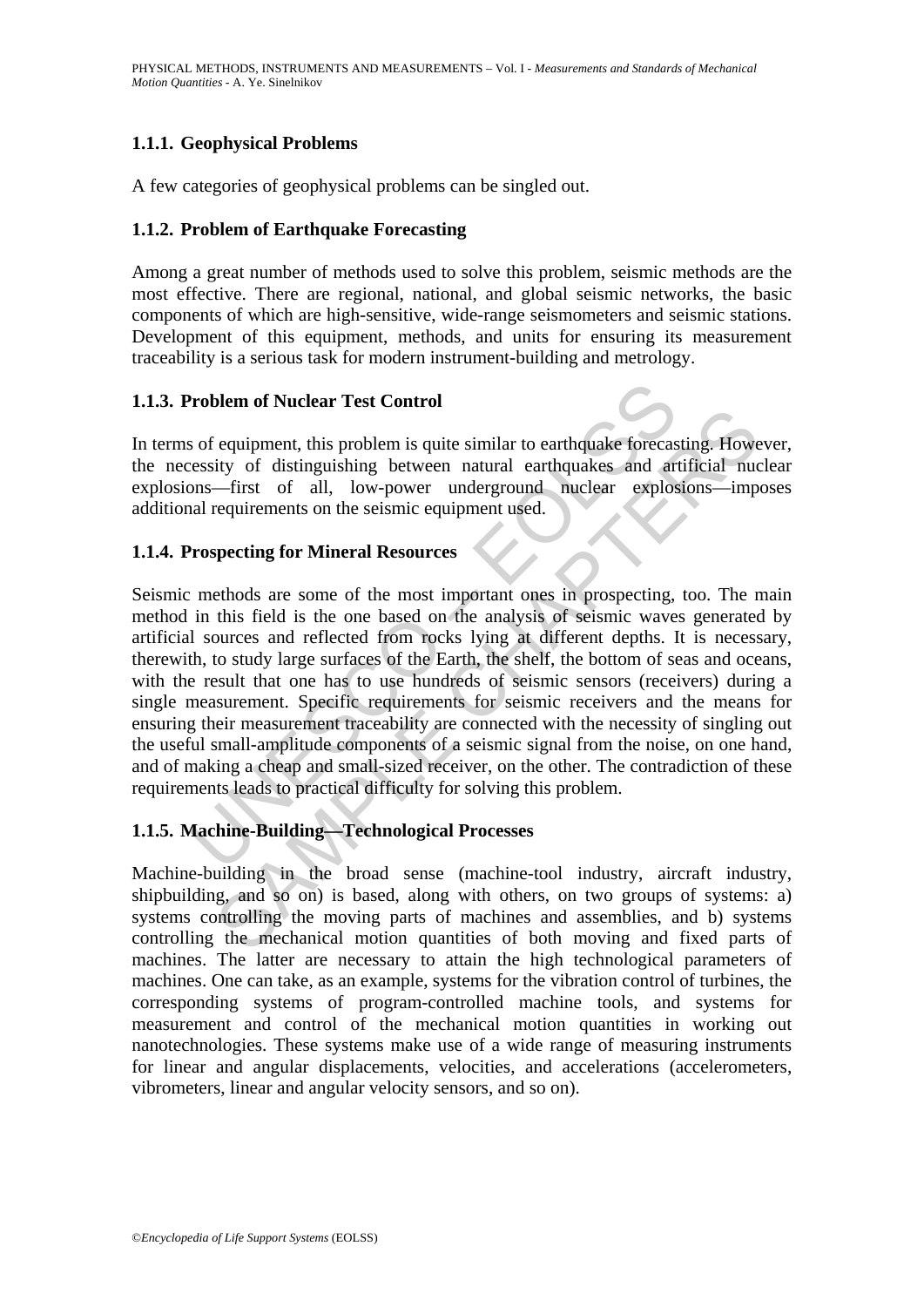# **1.1.6. Construction**

The most demonstrative example is antiseismic construction, where sensors of mechanical motion quantities are used during tests that simulate earthquakes of varying strength.

#### **1.1.7. Medicine—Health Protection**

Vibrations, overloads, and other factors affecting humans during job-related and other activities can often cause illness (vibration sickness, for example). The corresponding standards set the permissible level of such effects. The conditions of human life influenced by these harmful factors are controlled by a group of sensors of mechanical motion quantities, first of all by vibrometers and accelerometers.

Example 18 and the controlled by the measured by these exercises quantities, first of all by vibrometers and accelerometers.<br>
We list of systems and problems, which could be extended further measuring mechanical motion qua That is of systems and problems, which could be extended further, shows<br>last of systems and problems, which could be extended further, shows<br>d. The diversity of these problems, and the differing requirements of<br>ed to solve The above list of systems and problems, which could be extended further, shows that units for measuring mechanical motion quantities in the process of human life should be widely used. The diversity of these problems, and the differing requirements of the systems used to solve them, have led to the development and application of a significant number of measuring instruments. These instruments differ in the quantities to be measured and their technological and metrological characteristics, mass and overall dimensions, power consumption, and cost. This has led to the need for a significant number of various instruments.

# **2. Quantities to be Measured—Intercommunication of the Mechanical Motion Quantities**

The motion of a solid body is characterized by the motion of its center of mass. It is completely determined by three linear displacements of the center of mass and by three turning angles around the center of mass. The mechanical motion quantities of a solid body are linear and angular displacements of its center of mass and all their time derivatives (displacement, velocity, acceleration, sharpness, and so on). The mechanical motion quantities are vector quantities, so they can be measured by one of two methods:

- determination of the corresponding vector modulus and the angles characterizing the position of these vectors in the chosen reference system
- determination of the vector components by the axes of the chosen reference system

The intercommunication of mechanical motion quantities can be divided into spatial and time intercommunications. The spatial intercommunication concerns the intercommunication of linear and angular mechanical motion quantities measured by means of measuring instruments located and oriented on an object in a certain way.

A similar intercommunication of mechanical motion quantities should be taken into account when setting the measuring instruments on an object. Because one cannot usually afford to locate all measuring instruments close to the center of mass of an object, in estimating the measurement results one should account for the influence of additional cross components of linear mechanical motion quantities on the instruments measuring the angular ones, and for the appearance of additional components due to the angular motions of an object in the output signal of instruments measuring the linear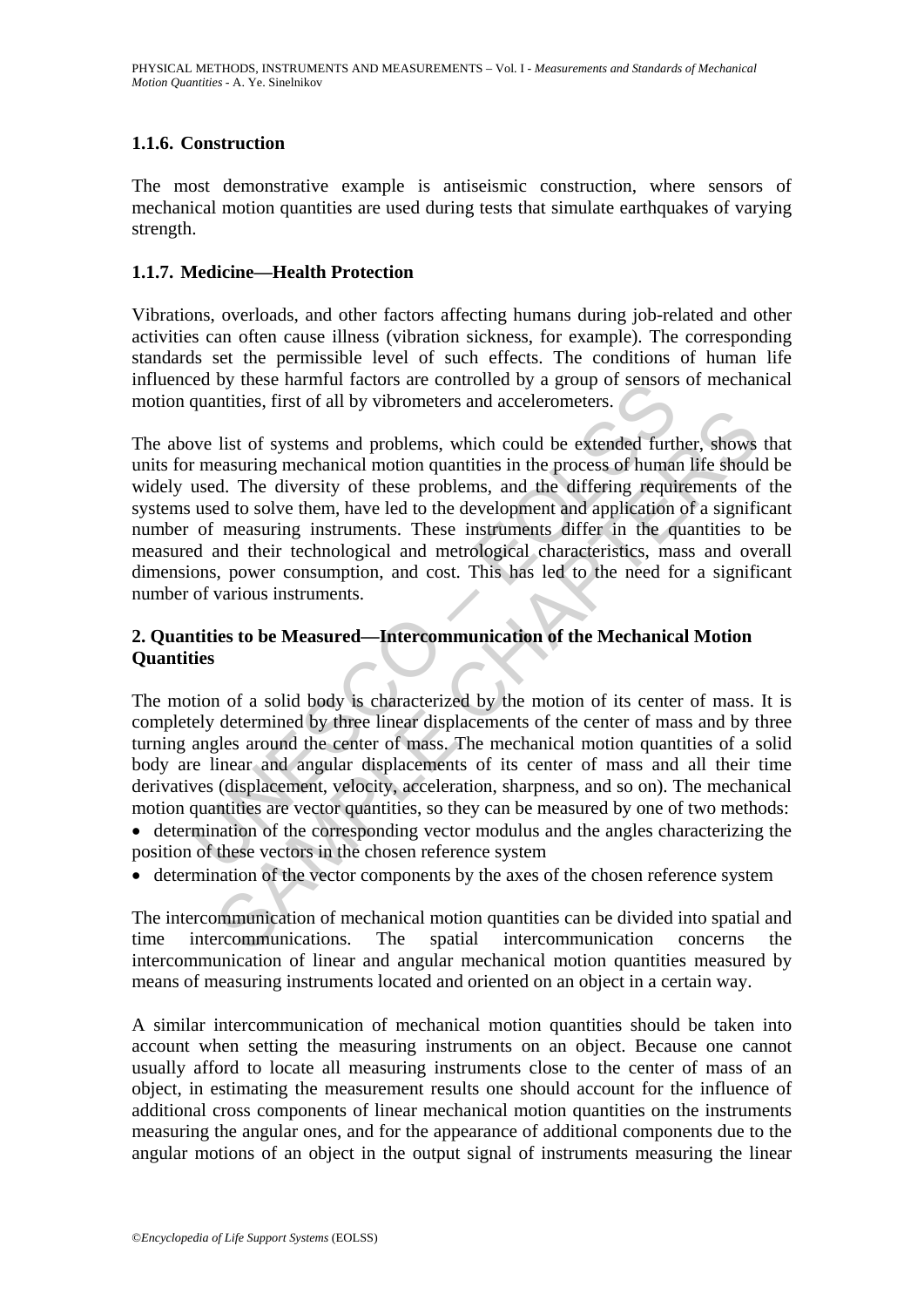mechanical motion parameters. Corrections are applied, if necessary. The same intercommunication can be used to improve the measurement accuracy.

The time intercommunication of mechanical motion quantities is an integral-differential relationship. Two methods for the determination of a mechanical motion quantity are possible, in principle. With the first method it is measured directly, and with the second it is determined by differentiation and integration of the known mechanical motion quantity. For example, the motion of a moving platform is measured using an interferometer, and then its acceleration is found by means of double differentiation. The integration or differentiation operations are performed directly in the instrument or by using a computer.

acteristic of a quantity to be measured is chosen depending on<br>
1. Thus, for example, in the investigation of polyharmonic vibr<br>
quare (r.m.s) and maximum values present the greatest interest f<br>
ty analysis; in the investi The characteristic of a quantity to be measured is chosen depending on a measurement problem. Thus, for example, in the investigation of polyharmonic vibrations the root mean square (r.m.s) and maximum values present the greatest interest for strength and reliability analysis; in the investigation of slowly varying motions, the instantaneous and integral (at the specified time interval) values are important; and in the investigation of shock processes, the maximum value, shock process time, pulse front, and so on are important.

The methods for measuring mechanical motion quantities can be divided into two groups:

• Absolute (inertial) methods are based on the law of inertia, which is valid for classical mechanics, where mechanical motion quantities change in inertial space. Inertial space is a space where Newton's laws are valid. It does not rotate around "immovable stars" that are so far from the Earth that their position can be considered fixed for solving these or those technical problems.

• Relative methods are those in which the mechanical motion quantities of one coordinate system are measured relative to the other.

Thus, for example, in the investigation of polyharmonic vibrations the rest, thus, for example, in the investigation of polyharmonic vibrations the rest (r.m.s) and maximum values present the greatest interest for strengt In measuring mechanical motion quantities a reference system must be chosen depending on a specific measurement problem. Thus, in determining the mechanical motion quantities of the ship components relative to the ship itself as a solid body (e.g., vibration parameters of the ship hull), the reference system is connected to the ship. When solving navigation problems, one usually uses: a) an inertial coordinate system connected to the solar system; b) an inertial coordinate system with the reference point in the center of the Earth, which does not rotate around the inertial space; c) a coordinate system connected to the Earth, e.g., the well-known geographical system with the reference point in the center of the Earth.

In measuring mechanical motion quantities the measurement uncertainty depends, in the general case, not only on the uncertainty of the measuring instruments, but also on the uncertainty of the reference system construction, and on the accuracy of adjustment of the measuring axes of instruments by the reference system axes.

-

-

-